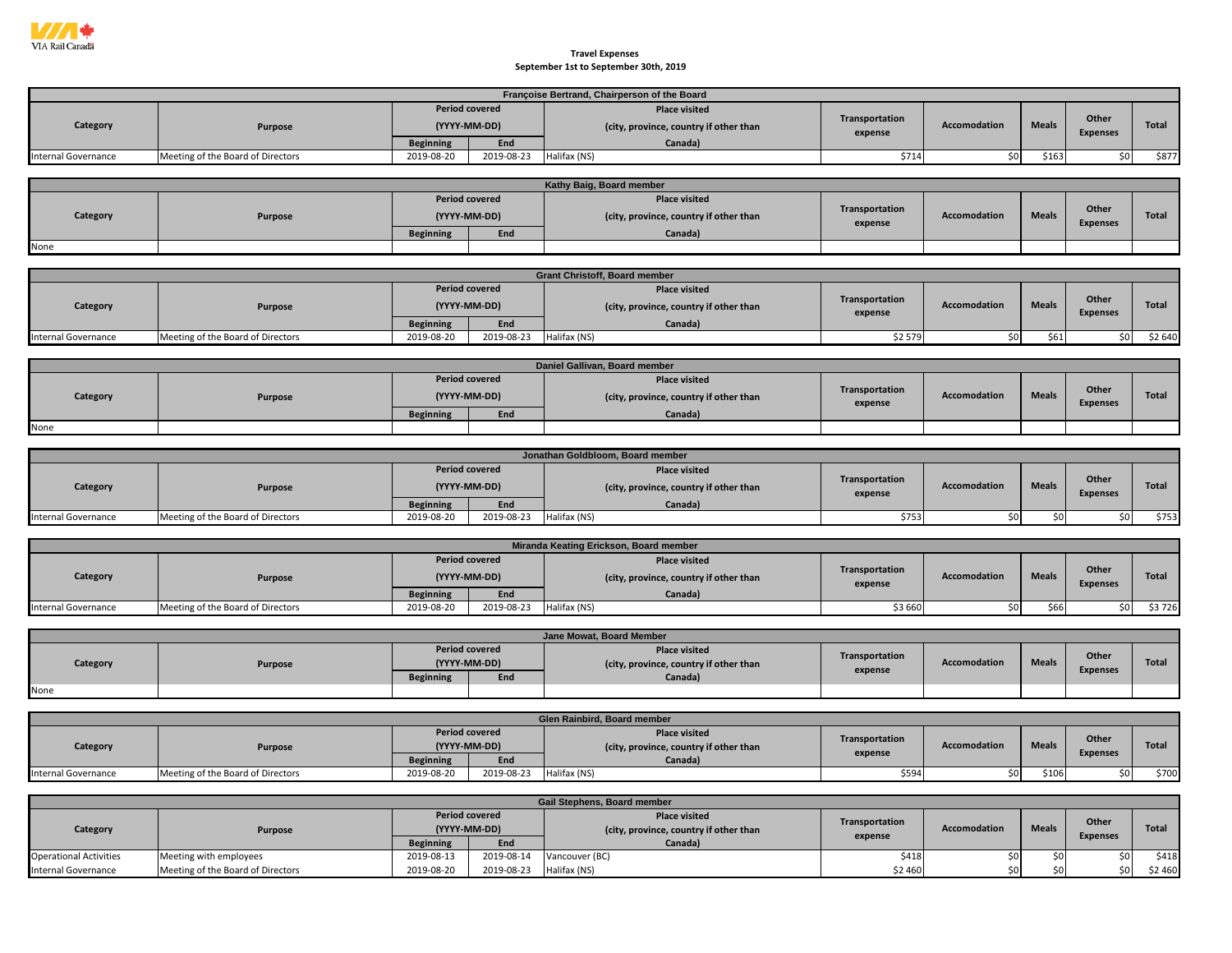

## **September 1st to September 30th, 2019 Travel Expenses**

|                            | <b>Kenneth Tan. Board Member</b>  |                  |                                       |                                                                |                |                     |              |                          |         |  |  |  |  |
|----------------------------|-----------------------------------|------------------|---------------------------------------|----------------------------------------------------------------|----------------|---------------------|--------------|--------------------------|---------|--|--|--|--|
| Category                   | <b>Purpose</b>                    |                  | <b>Period covered</b><br>(YYYY-MM-DD) | <b>Place visited</b><br>(city, province, country if other than | Transportation | <b>Accomodation</b> | <b>Meals</b> | Other<br><b>Expenses</b> | Total   |  |  |  |  |
|                            |                                   | <b>Beginning</b> | End                                   | Canada)                                                        | expense        |                     |              |                          |         |  |  |  |  |
| <b>Internal Governance</b> | Meeting of the Board of Directors | 2019-08-20       | 2019-08-23                            | Halifax (NS)                                                   | \$3 280        |                     | \$81         |                          | \$3 361 |  |  |  |  |

|                     | Geneviève Tanguay, Board Member   |                  |                                       |                                                                |                |                     |              |                 |              |  |  |  |  |
|---------------------|-----------------------------------|------------------|---------------------------------------|----------------------------------------------------------------|----------------|---------------------|--------------|-----------------|--------------|--|--|--|--|
| Category            | <b>Purpose</b>                    |                  | <b>Period covered</b><br>(YYYY-MM-DD) | <b>Place visited</b><br>(city, province, country if other than | Transportation | <b>Accomodation</b> | <b>Meals</b> | Other           | <b>Total</b> |  |  |  |  |
|                     |                                   | <b>Beginning</b> | End                                   | Canada)                                                        | expense        |                     |              | <b>Expenses</b> |              |  |  |  |  |
| Internal Governance | Meeting of the Board of Directors | 2019-08-20       | 2019-08-23                            | Halifax (NS)                                                   | \$526          |                     | ¢∩.          |                 | \$526        |  |  |  |  |

|                     | Vianne Timmons, Board Member      |                  |                                       |                                                                |                           |                     |              |                          |              |  |  |  |
|---------------------|-----------------------------------|------------------|---------------------------------------|----------------------------------------------------------------|---------------------------|---------------------|--------------|--------------------------|--------------|--|--|--|
| Category            | Purpose                           |                  | <b>Period covered</b><br>(YYYY-MM-DD) | <b>Place visited</b><br>(city, province, country if other than | Transportation<br>expense | <b>Accomodation</b> | <b>Meals</b> | Other<br><b>Expenses</b> | <b>Total</b> |  |  |  |
|                     |                                   | <b>Beginning</b> | End                                   | Canada)                                                        |                           |                     |              |                          |              |  |  |  |
| Internal Governance | Meeting of the Board of Directors | 2019-08-20       | 2019-08-23                            | Halifax (NS)                                                   | \$1 173                   |                     | \$182        |                          | \$1 441      |  |  |  |

|                               | <b>Cynthia Garneau, President and Chief Executive Officer</b> |                  |                                       |                                                                |                |              |              |                          |         |  |  |  |  |
|-------------------------------|---------------------------------------------------------------|------------------|---------------------------------------|----------------------------------------------------------------|----------------|--------------|--------------|--------------------------|---------|--|--|--|--|
| Category                      | <b>Purpose</b>                                                |                  | <b>Period covered</b><br>(YYYY-MM-DD) | <b>Place visited</b><br>(city, province, country if other than | Transportation | Accomodation | <b>Meals</b> | Other<br><b>Expenses</b> | Total   |  |  |  |  |
|                               |                                                               | <b>Beginning</b> | End                                   | Canada)                                                        | expense        |              |              |                          |         |  |  |  |  |
| <b>Operational Activities</b> | Employee recognition event                                    | 2019-08-07       | 2019-08-08                            | Toronto (ON)                                                   | \$402          | \$31         |              | 534                      | \$759   |  |  |  |  |
| <b>Operational Activities</b> | Employee recognition event                                    | 2019-08-12       | 2019-08-14                            | Winnipeg (MB), Vancouver (BC)                                  | \$2 640        | \$422        |              | \$148                    | \$3 290 |  |  |  |  |
| Internal Governance           | Meeting of the Board of Directors                             | 2019-08-20       | 2019-08-23                            | Halifax (NS)                                                   | \$914          |              | \$120        | \$126                    | \$1 160 |  |  |  |  |

|                               | Marc Beaulieu, Chief Transporation and Security |                                       |            |                                                                |                |                     |              |                 |              |  |  |  |
|-------------------------------|-------------------------------------------------|---------------------------------------|------------|----------------------------------------------------------------|----------------|---------------------|--------------|-----------------|--------------|--|--|--|
| Category                      | <b>Purpose</b>                                  | <b>Period covered</b><br>(YYYY-MM-DD) |            | <b>Place visited</b><br>(city, province, country if other than | Transportation | <b>Accomodation</b> | <b>Meals</b> | Other           | <b>Total</b> |  |  |  |
|                               |                                                 | <b>Beginning</b>                      | End        | Canada)                                                        | expense        |                     |              | <b>Expenses</b> |              |  |  |  |
| <b>Operational Activities</b> | Meeting with employees                          | 2019-08-12                            | 2019-08-14 | Winnipeg (MB), Vancouver (BC)                                  | \$2 630        | \$392               | \$86         | \$126           | \$3 234      |  |  |  |
| Internal Governance           | Meeting of the Board of Directors               | 2019-08-20                            | 2019-08-23 | Halifax (NS)                                                   | \$839          | \$0                 | \$140        | \$126           | \$1 104      |  |  |  |

|                               | Linda Bergeron, Chief Human Resources Officer |                       |              |                                                                |                |                     |              |                 |         |  |  |  |
|-------------------------------|-----------------------------------------------|-----------------------|--------------|----------------------------------------------------------------|----------------|---------------------|--------------|-----------------|---------|--|--|--|
| Category                      | Purpose                                       | <b>Period covered</b> | (YYYY-MM-DD) | <b>Place visited</b><br>(city, province, country if other than | Transportation | <b>Accomodation</b> | <b>Meals</b> | Other           | Total   |  |  |  |
|                               |                                               | <b>Beginning</b>      | End          | Canada)                                                        | expense        |                     |              | <b>Expenses</b> |         |  |  |  |
| <b>Operational Activities</b> | Meeting with employees                        | 2019-07-23            | 2019-07-24   | Moncton (NB), Halifax (NS)                                     | \$880          | \$222               | \$205        | sn l            | \$1 307 |  |  |  |
| <b>Operational Activities</b> | Meeting with employees                        | 2019-08-12            | 2019-08-14   | Winnipeg (MB), Vancouver (BC)                                  | \$578          | \$385               | \$332        | sn l            | \$1 295 |  |  |  |
| Internal Governance           | Meeting of the Board of Directors             | 2019-08-20            | 2019-08-23   | Halifax (NS)                                                   | \$1 133        |                     | \$248        | \$0 l           | \$1 381 |  |  |  |

|                               | Mario Bergeron, Chief Mechanical and Maintenance Officer |                  |                                       |                                                               |                           |                     |              |                          |              |  |  |  |
|-------------------------------|----------------------------------------------------------|------------------|---------------------------------------|---------------------------------------------------------------|---------------------------|---------------------|--------------|--------------------------|--------------|--|--|--|
| Category                      | Purpose                                                  |                  | <b>Period covered</b><br>(YYYY-MM-DD) | <b>Place visited</b><br>city, province, country if other than | Transportation<br>expense | <b>Accomodation</b> | <b>Meals</b> | Other<br><b>Expenses</b> | <b>Total</b> |  |  |  |
|                               |                                                          | <b>Beginning</b> | End                                   | Canada)                                                       |                           |                     |              |                          |              |  |  |  |
| <b>Operational Activities</b> | Meeting with employees                                   | 2019-08-07       | 2019-08-08                            | Toronto (ON)                                                  | \$142                     | \$200               | \$18         | sn i                     | \$359        |  |  |  |
| <b>Operational Activities</b> | Meeting with employees                                   | 2019-08-12       | 2019-08-14                            | Winnipeg (MB), Vancouver (BC)                                 | \$2 595                   | \$163               | \$32         | \$93                     | \$2882       |  |  |  |
| Internal Governance           | Meeting of the Board of Directors                        | 2019-08-20       | 2019-08-23                            | Halifax (NS)                                                  | \$571                     | \$0                 | \$74         | sn I                     | \$645        |  |  |  |

|                     | Ann Bouthillier, Chief Communications Officer |                       |              |                                                                |                |                     |              |                 |              |  |  |  |  |
|---------------------|-----------------------------------------------|-----------------------|--------------|----------------------------------------------------------------|----------------|---------------------|--------------|-----------------|--------------|--|--|--|--|
| Category            | Purpose                                       | <b>Period covered</b> | (YYYY-MM-DD) | <b>Place visited</b><br>(city, province, country if other than | Transportation | <b>Accomodation</b> | <b>Meals</b> | Other           | <b>Total</b> |  |  |  |  |
|                     |                                               | <b>Beginning</b>      | End          | Canada)                                                        | expense        |                     |              | <b>Expenses</b> |              |  |  |  |  |
| Internal Governance | Meeting of the Board of Directors             | 2019-08-20            | 2019-08-23   | Halifax (NS)                                                   |                | so I                | \$110        | \$126           | \$236        |  |  |  |  |